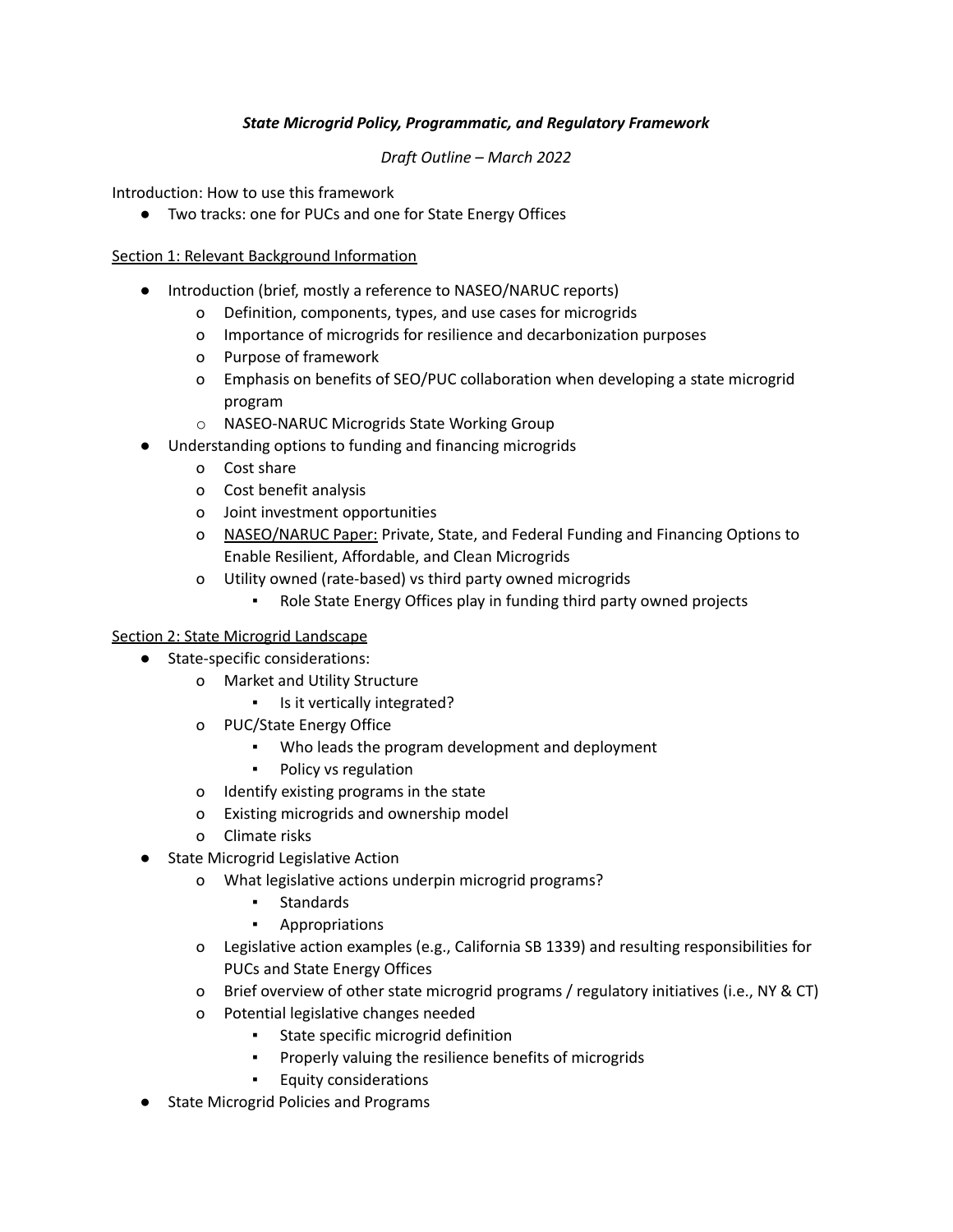- o Governor and State Energy Office Policy Actions
- o Executive branch and legislative branch
	- Roadmaps
	- Goals
	- Executive orders
	- Studies/publications
	- Data collection
- o Overview of proposed actions/policies that led regulatory actions
- **State Microgrid Regulations** 
	- o Example regulations across the country
	- o Why PUCs have a role in removing barriers to microgrids in the public interest
	- o Proposals from the private sector, including developers and utilities
- Timelines for Program Development
	- o From both the regulatory and legislative sides
- Information Gathering on Landscape for Microgrids within the state
	- o Solicit input from relevant stakeholders
	- o Gather feedback from community members
	- o What data is needed/available/not available?
	- o Review State Energy Plans/Climate/Resilience Plans and role microgrids can play in achieving state decarbonization goals
- Stakeholder Outreach and Engagement (from both the policy and regulatory perspective)
	- o RFI (<https://microgridknowledge.com/rhode-island-municipal-microgrids-rfi/>)
	- o Public Comment
	- o Agency Coordination
		- **Including: State Energy Office, PUC, economic development agency, emergency** management agency, etc
	- o Community engagement
		- Both community members themselves and relevant environmental justice organizations
	- o Participation in formal dockets
- **Technical Assistance Opportunities** 
	- o State, federal, or private funding to do so within the state
	- o Contracting to outside organization
- Working Group/Task Force
	- o Developing a new one or coordinating with an existing group

# Section 3: Choose Your Path: Track 1- PUCs and Track 2- State Energy Offices

# **Track 1: PUCs: Steps to Assess and Remove Regulatory Barriers to Microgrids**

- Common regulatory barriers to microgrids
	- o Developing common standards and tools to recognize the value of microgrids for resilience / lack of standardized tariff structure to connect customers and providers
	- o Outdated language in utility rules or state code
	- o In some states, conflict with retail choice
- Areas of uncertainty / additional complexities applicable to microgrids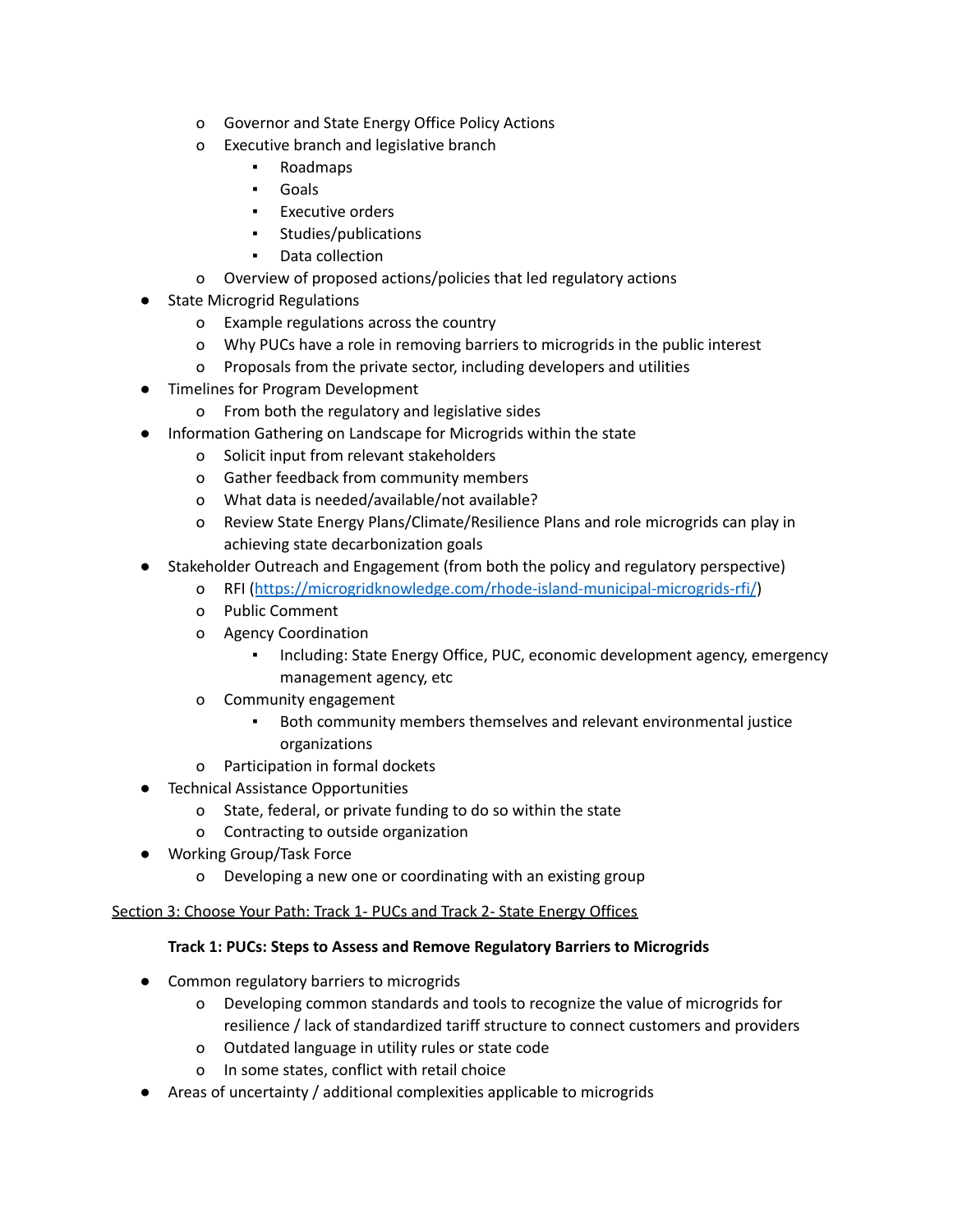- o Right of way for multi-customer microgrids
- o Ownership structures and responsibilities for operation, maintenance, and control
- o Interconnection timelines and costs
- o Access to markets where microgrids can compete to provide grid services
- o Consideration of microgrids in IRP / DSP processes
- **Options available to PUCs** 
	- o Summarizing barriers and uncertainties through a study or stakeholder engagement process
		- Soliciting input from relevant stakeholders / community members
	- o Assessing which actions are available to the PUC given current statutory authority
	- o Developing microgrid tariffs
		- Summary of Hawaii and California processes
	- o Updating rules to reduce uncertainty for microgrids, with examples
		- Streamlining interconnection rules
		- Guidance for inclusion of microgrids in IRP / DSP processes and Electric Security Plans (I.e. AEP example)
		- Improving access to markets for ancillary services
- Where legislative clarity may be needed
	- o Providing a statutory definition of a microgrid
	- o Granting the PUC authority to develop tariffs and rules for microgrids
	- o Incorporating resilience, equity, and other considerations into regulatory decision-making

### **Track 2: State Energy Offices: Steps for Developing a State Microgrid Policy or Program**

- Brief introduction on developing a microgrid program and what tools are needed
- Funding and financing options for program
- Authority of program
- Developing a state microgrid program application
	- o Equity considerations
		- Accessibility of application to LMI communities, non-English speakers, etc
	- o Goals for microgrid program
		- Enhanced resilience
		- Energy efficiency (preventing energy loss, load management)
		- Support critical infrastructure
		- Integrate distributed energy resources
		- Support municipalities' need
		- Decrease GHG and particulate matter emissions
- Drafting RFP (with sample language included)
	- o Eligibility requirements
	- o Program parameters
	- o Selection criteria
	- o Application process
	- o Support for disadvantaged communities
- Approaches to selecting recipients